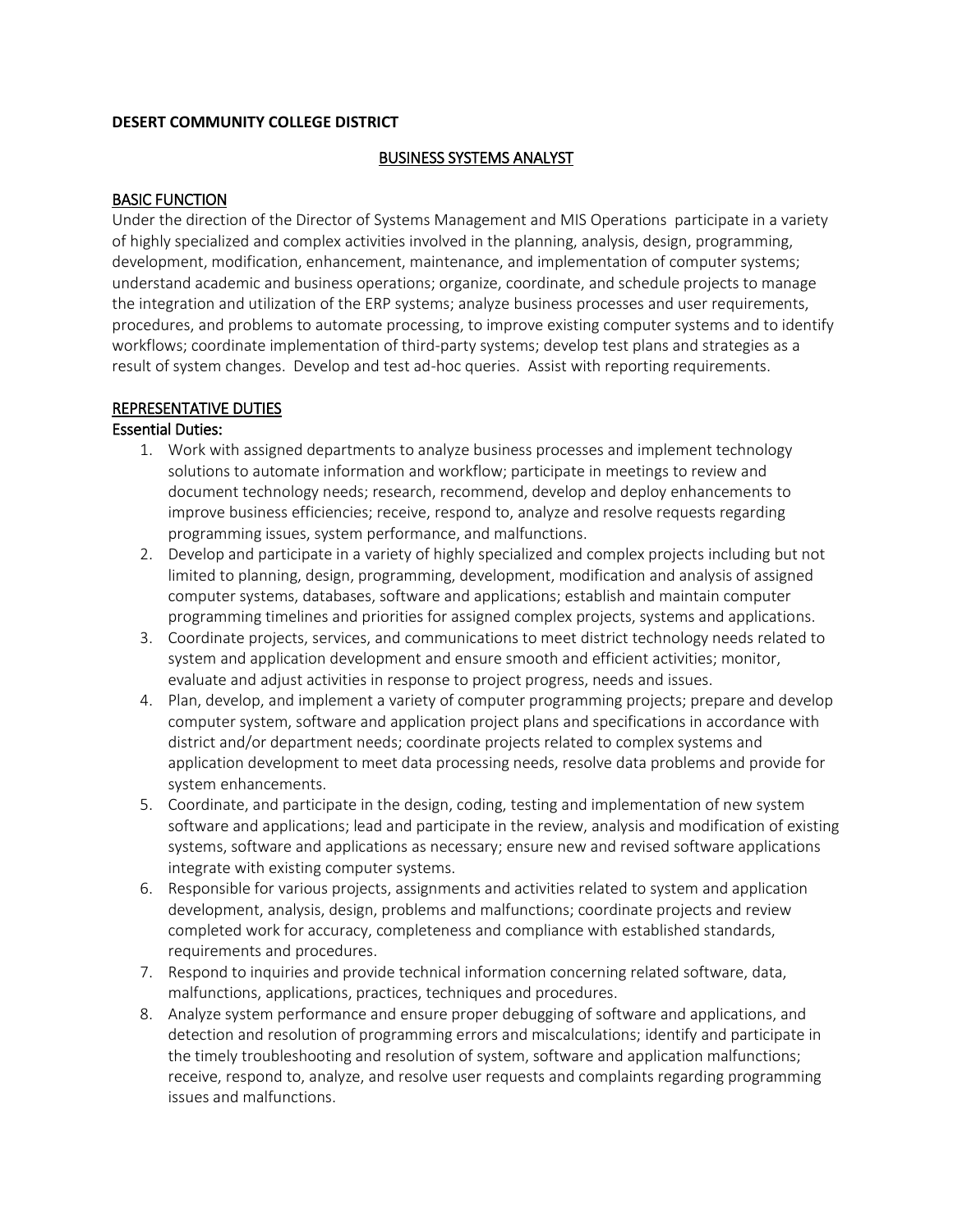- 9. Ensure proper operation, maintenance and implementation of new and revised systems and applications; monitor the installation, upgrading and configuration of software and applications to enhance and ensure operation of computer systems; monitor and analyze system software and hardware to ensure alignment with application and end user requirements.
- 10. Receive, analyze, and coordinate responses to staff and administrative requests for system and application additions, revisions and modifications; confer with technology staff to ensure proper diagnosis and support of system, application and related technology needs; coordinate a response to user emergencies.
- 11. Participate in the analysis and testing of vendor computer systems, applications and components; analyze and identify system and application needs and issues; recommend in-house or vendor solutions according to feasibility and compatibility with current systems; coordinate and recommend the purchase of computer systems and applications to enhance district technology operations.
- 12. Coordinate and monitor the enhancement and modification of databases to facilitate the collection, management, manipulation, reporting and distribution of computerized data used for analysis; develop and modify database systems to improve and resolve problems with computerized reporting, record-keeping, forms and documents.
- 13. Monitor application and related user support functions; coordinate training and assistance to staff regarding system and application operations; monitor and participate in technical assistance services to provide staff with information concerning systems, software, applications and related practices, requirements, procedures and malfunctions.
- 14. Maintain current knowledge of applicable programming languages and technological advances in computer systems, databases and applications.

# Other Duties:

- 1. Develop and coordinate effective system security for assigned computer systems and applications.
- 2. Develop and assign appropriate security classes for database access; setup new accounts and users.
- 3. Assist with Federal, State, and other reporting.
- 4. Create virtual fields as necessary to support reporting.
- 5. Attend and participate in various meetings as assigned.
- 6. Perform other related duties as assigned.

# KNOWLEDGE AND ABILITIES

### Knowledge of:

 to install patches, implement new modules, and system enhancements; understanding of District academic and business goals and objectives and how the District's ERP systems can assist in achieving Project management techniques involved in the development and implementation of programming projects; best practices and techniques used in programming; knowledge of ERP systems and strategies these goals and objectives; applied knowledge of principles and techniques of systems analysis and design; working knowledge of methods and uses of information technology tools including (but not limited to) report writers, special programming tools, general use desktop applications.

### Ability to:

Solve complex problems and analyze, design, program and implement complex computer systems and programs; analyze user needs accurately and develop courses of action including effective systems and programs; develop and implement related policies and procedures; research, compile and analyze